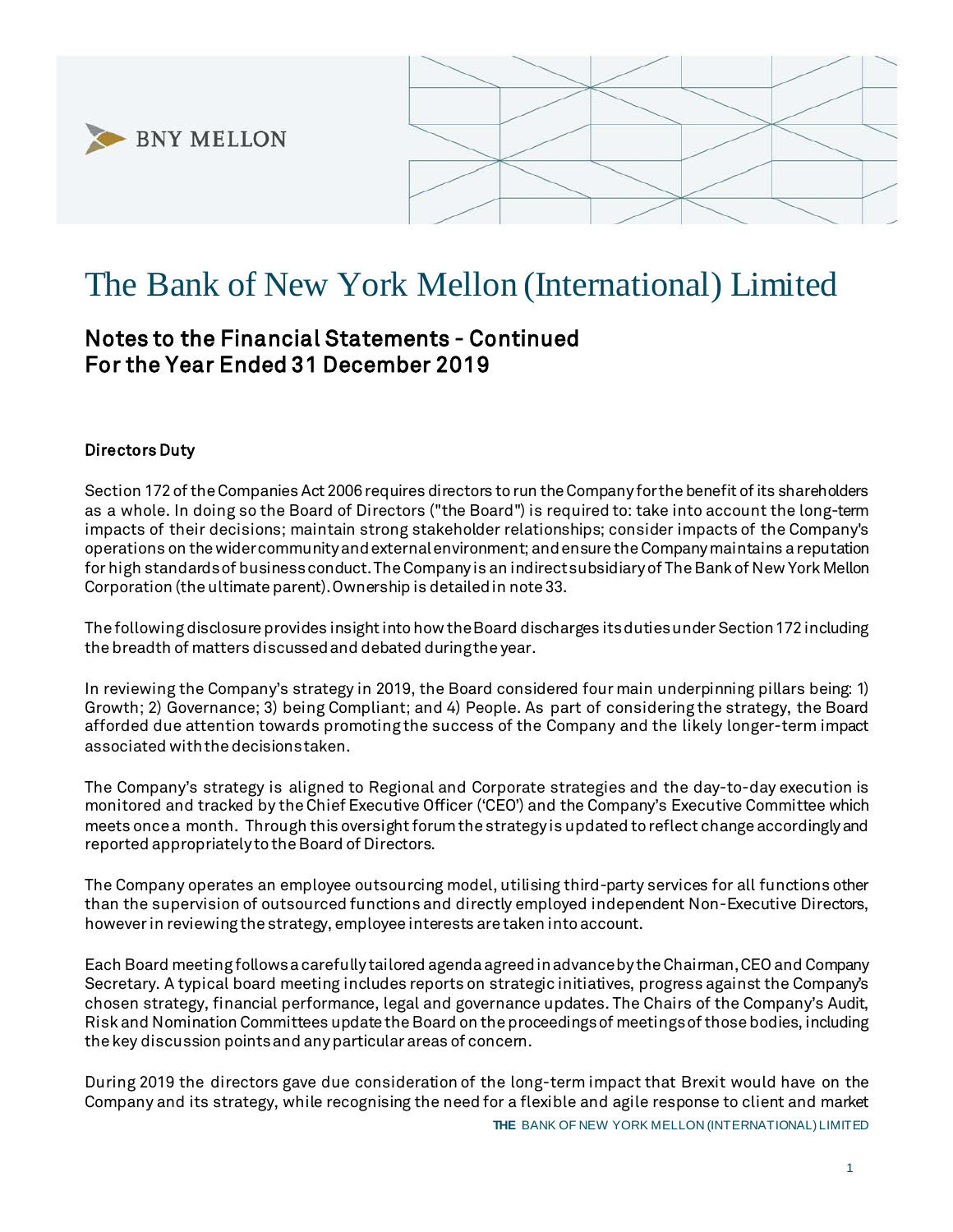demands. In the event of a hard Brexit the directors reviewed the options available for the Luxembourg Fiduciary business. The Company's Luxembourg Branch supported various Corporate Trust appointments and in the scenario of a hard Brexit, the Branch would not qualify for a Luxembourg credit institution licence. The directors reviewed the options available and executed upon the best available option in the interest of the shareholders, which was to cease activity of the Luxembourg Branch and transfer the Luxembourg Fiduciary appointments to the Company.

Further examples are set out below in relation to how the directors gave consideration to long-term factors in the execution of their duties:

- identification of critical functions being, 1) Custody Services including payment, clearing and settlement services; 2) Transfer Agency; and 3) Fund Accounting. Each critical function whose disruption or withdrawal could have an adverse material impact on financial stability in the UK; and
- assessed each of the economic factors that the Company provides to its clients as detailed within the Company's Recovery Plan. The assessment included a quantitative analysis of volumes and values of the services provided alongside a qualitative assessment including the suitability of each service.

In order to help the directors discharge their duties, the Corporate Secretarial Team provides annual training to board report writers and presenters to ensure the following factors are captured within board reports – long-term implications, impact on the risk appetite and strategy, impact on reputation or regulatory position, impact on clients, culture, suppliers, BNY Mellon entities and impacts on the industry, society and the environment.

### Taking Employee Interests Into Account

The Board promotes a high performance culture by managing talent, strengthening employee engagement and ensuring effective employee communications. In recognition that improving diversity in decision-making increases innovation, provides better feedback from key market segments, improves outcomes and drives employee engagement, the CEO sponsored the launch of a Shadow Executive Committee. The objective was to create a mirror group of the Company's Executive Committee capable of analysing, debating and making recommendations on key topics relevant to the Company. The directors received regular updates on the work undertaken by the Shadow Executive Committee and spent time with the members.

The Board initiated an Insights Day which is an annual event aimed at providing the directors and BNY Mellon employees with the knowledge that they need to effectively discharge their governance responsibilities, to enhance their ability to review and challenge and to provide them with an opportunity to meet with the wider BNY Mellon teams.

Included within the Company's strategic plan are people-related goals, including supporting the Returning Military programme; a cross-company mentoring scheme; an initiative in Manchester, in 2019, for parents returning to work following maternity/paternity leave; and employee engagement initiatives. The outcome of these initiatives is monitored by the CEO and the Board receives updates from Human Resources on their success.

#### Business Relationships with Suppliers, Customers and Others

The directors fully recognise the importance of balancing the interests of the Company's internal and external stakeholders: clients, employees, industry groups, regulators, its shareholder and vendors. As such, the Board's composition, and the supporting governance structure it has put in place, have been designed to ensure full consideration is given to meeting the best interests of its stakeholder groups in line with the Company's outsourced model. Detailed within the Directors' report (on page 9) are the Company's dedicated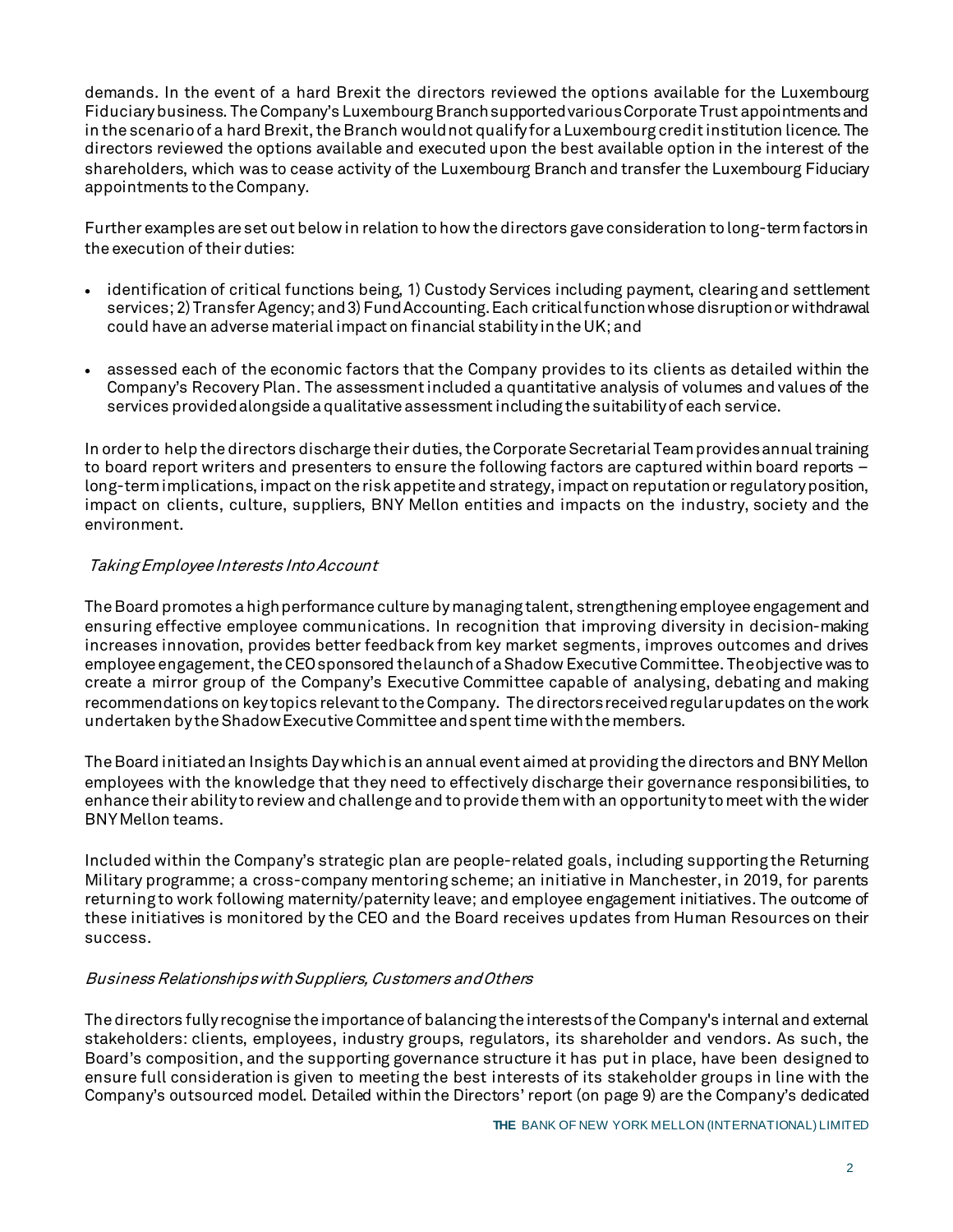committees to ensure effective escalation of issues through the regional and global structure.

Employees carry out their processes and procedures and if issues occur from their liaison with clients, regulators or vendors that cannot be easily resolved, they are escalated to their managers or committee members who use their professional judgement about when to raise them to the relevant committee. The committees listed within the Directors' report will assess a considered response and maintain appropriate minutes to detail the discussion and decisions made, noting due consideration of their associated immediate, as well as longer-term, impact.

The Company is supported by the CEO who provides regular written updates to the Board in relation to key milestones and progress made under each programme of work underpinning delivery of the Company's strategy. The CEO also provides regular updates on the work of the Company's Executive Committee in relation to the oversight of client activity, the outsourced framework and overseeing that business is executed within risk appetite.

The Company aligns with its group affiliates to leverage numerous policies and provisions for the benefit of all its stakeholders.

The Board receives updates through regular and/or specific escalation from the committee structure and is provided with the opportunity to challenge and request deep dives into specific matters if deemed appropriate.

During 2019 some examples of matters brought to the Board's attention through the aforementioned committees in relation to stakeholder engagement include:

- exercised oversight of the work of the CEO team in collaborating with colleagues in the European Bank and London Branch of the Institutional Bank on topics relevant across entities, specific examples include European Market Infrastructure Regulation, Data, Governance needs and Conflicts of Interest;
- received management information on the outsourced activities for 29 inter-affiliate Service Level Descriptions and three contracts with Third-Party Vendors deemed to be critical;
- visited BNY Mellon's Edinburgh offices to meet with the Company's key supporting functions, Trust & Depositary and Transfer Agency services, and the relationship teams. As part of the visit, the Board participated in discussions with clients about their experience of BNY Mellon and engaged with key financial services representatives from the region;
- received management information from business leads and senior managers in relation to client activity (wins, mandates, pipeline, and business at risk).

#### Impact on the Community and Environment

The Company is regulated by the Financial Conduct Authority ("FCA") and the Prudential Regulation Authority ("PRA") and operates within its rules. These external organisations as well as industry groups are considered part of the professional environment in which the Company operates and are recognised as stakeholders. Management have met the regulators on a regular basis throughout the year (as part of the close and continuous monitoring regime).

The Company aligns with its group affiliates on matters affecting the community and environment. BNY Mellon was awarded a position on the Climate A List by CDP, the non-profit global environmental disclosure program, for the seventh consecutive year. This is recognition for its climate management leadership through its actions to cut emissions, mitigate climate risks and develop a low-carbon economy.